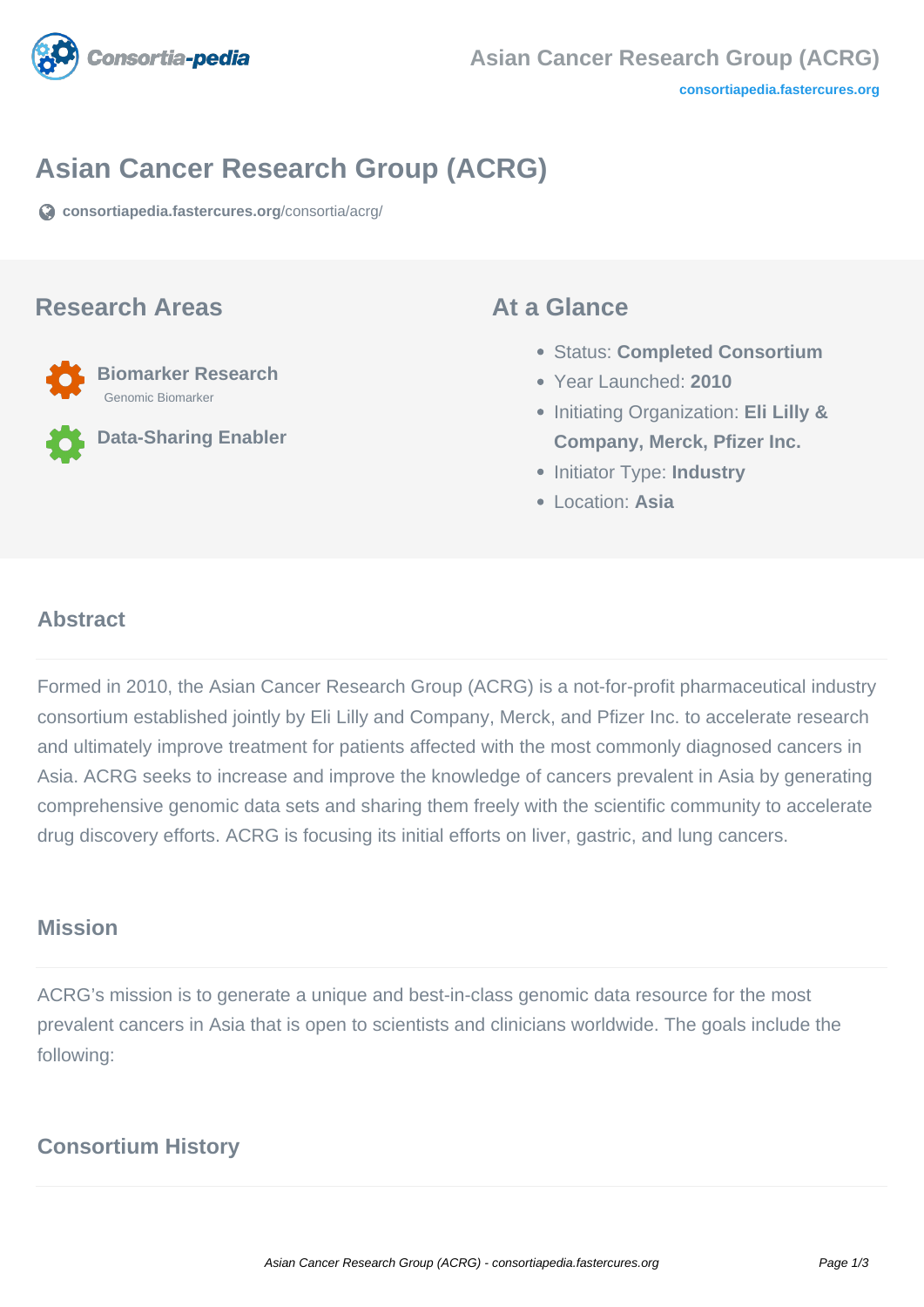

2010: ACRG forms as an independent not-for-profit company by Eli Lilly & Company, Merck, and Pfizer Inc.

2012: BGI and ACRG announce a collaboration on cancer genomics research (February).

 2012: ACRG and Samsung Medical Center jointly announce a new collaboration on cancer genomics research as part of ACRG's mission to generate a data source on cancers prevalent in Asia (March). 2012: ACRG announces the publication of results from a whole genome-wide study of recurrent hepatitis B virus integration in hepatocellular carcinoma in Nature Genetics.

## **Structure & Governance**

The Board of Directors consists of representatives from the sponsoring pharmaceutical companies: Robert T. Abraham, PhD, Senior Vice President and Chief Scientific Officer, Oncology Research, Pfizer Inc.; Steven W. Adams, DVM, PhD, Chief Operating Officer, Oncology Research, Pfizer Inc.; Kerry Blanchard, MD, PhD, Senior Vice President, China Drug Development, Eli Lilly & Company; D. Gary Gilliland, PhD, MD, Senior Vice President and Oncology Franchise Head, Merck; Yucynthia Jean-Louis, MBA, MPH, Senior Director, Corporate Licensing, Merck; Christoph Reinhard, PhD, Senior Director, Translational Sciences Oncology, Eli Lilly & Company.

 The consortium officers are Mao Mao, MD, PhD (president), Xiang Ye, PhD (secretary), and James Hardwick, PhD (treasurer).

## **Financing**

Resources are provided by the three founding companies, Eli Lilly & Company, Merck, and Pfizer Inc.

## **Data Sharing**

The consortium is dedicated to creating one of the most extensive pharmacogenomic cancer databases, consisting of data from approximately 2,000 tissue samples from patients with lung and gastric cancer. This database will be made publicly available to researchers and, over time, further populated with clinical data from a longitudinal analysis of patients. Comparison of the contrasting